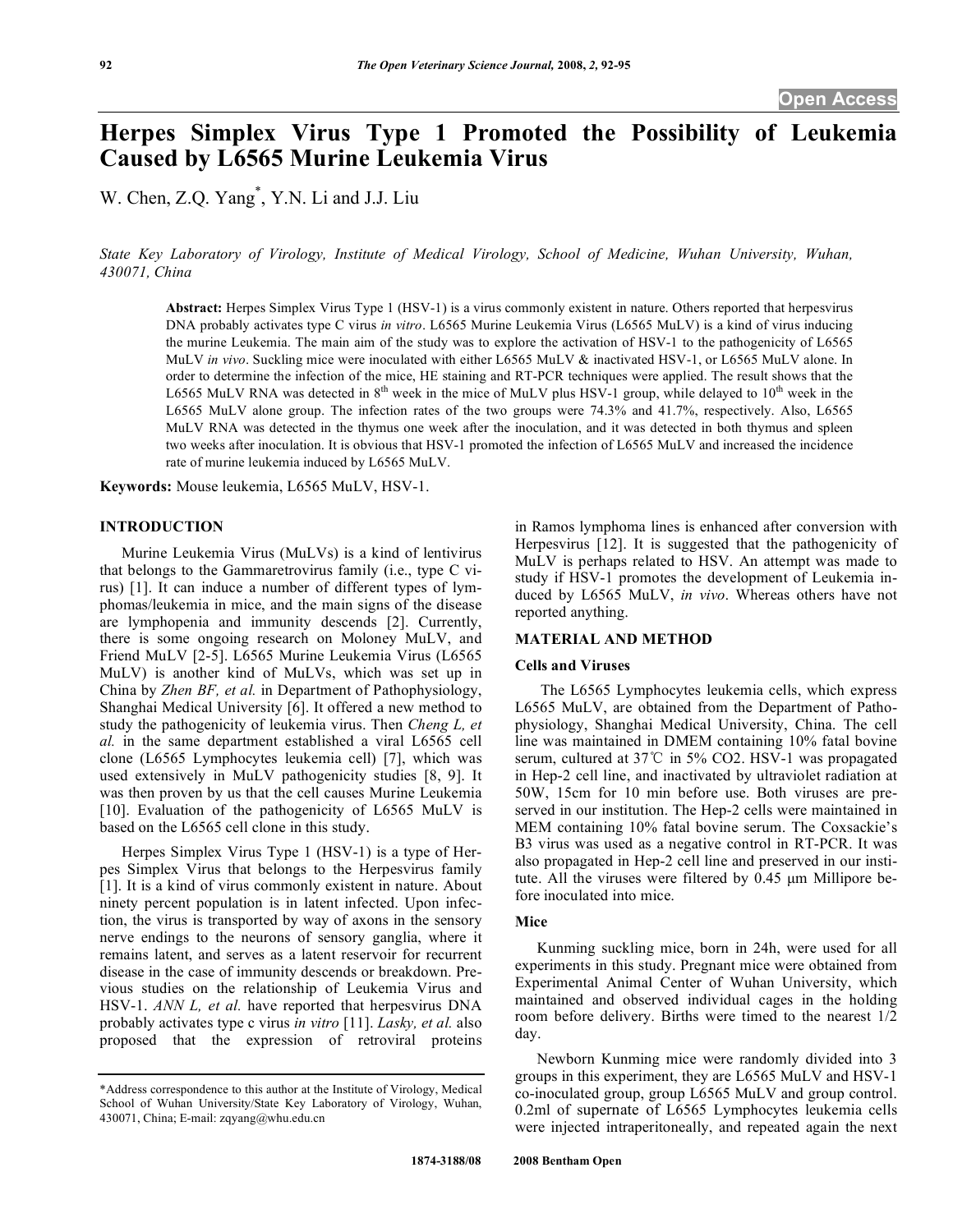day. 100TCID50 HSV-1 was injected with 0.02ml in hypodermis once a week for the first 2 weeks to sustain the HSV-1 antigen in a persistent latent infection.

# **Tissue Sampling and Preparation**

 Two suckling mice of each group were killed every week until MuLV RNA *can no longer be* detected in the mice (the 14th week according the RNA detection). 16 mice in the L6565 MuLV group and 20 mice in co-infected group were killed, in total. All the main viscera, such as thymus, spleen, lymph node, liver, kidney, and peripheral blood were taken for further studies. Half of them were fixed in 10%formalin, embedded in paraffin, and sections were stained with hematoxylin and eosin, and Masson's trichrome. While the other half were immediately frozen at  $-70$  °C and later used for RNA detection for the determination of L6565 MuLV.

## **RNA Isolation and RT-PCR Assay**

 For the determination of the L6565 MuLV genes expression, total RNA was extracted from each tissue of mice with TRIzol Reagent (Invitrogen) as described in the manufacturer's protocol. RNA quality was assessed by electrophoresis on 1.5% agarose gel. And to synthesize cDNA by reverse transcription, 2 ul total RNA, 200 units M-MuLV reverse transcriptase (Promega, USA) and 0.5uM oligo dT primer  $[(5'-GGCCACCGTCGACTAGTAC(T)16(A/C/G)-3')]$  were reacted for 1 h at  $37 \text{ °C}$  in  $25ul$  reaction mixture containing 1mM dNTP in first strand buffer according to the manufacturer's instruction. PCR amplification was performed with the following described primers: forward primer 5'-GAGACTGTTGGACCAGGGAA-3' (sense strand correspond to 2834—2854 genome) and a reverse primer 5'-TTGTCCTGAGATTCCCAT-3'(antisense strand correspond to  $3125 - 3143$  genome). RNA of L6565 MuLV suspension and Coxsackie's B3 virus were used as positive and negative controls. The PCR reaction was carried out for 30 cycles: 45s at 92 $\circ$ C, 45s at 57 $\circ$ C and 60 at 72 $\circ$ C, and last extend at  $72^{\circ}$ C for 5 min. PCR products were analyzed on 1.5% agarose gels for 1h at 80V.

#### **DNA Isolation and PCR Assay**

 Genomic DNA was extracted from each mouse tissue as described by the method below. Tissue homogenates were layered over a 10-ml shelf of 35% sucrose (wt/wt) in 10 mM Tris/1 mM EDTA, PH 7.4, and the virus was pelleted at 20,000 rpm for 1 hr in an SW-27 rotor. Wash again and treat with RNAse A and proteinase K for 15min at  $68^{\circ}$ C and then overnight at  $37^{\circ}$ C. Genomic DNA was extracted with phenol:chloroform(1:1) twice before use. The isolate was detected by NA Analysator (Eppendorf) to make sure there is no RNA carry over. Then the PCR reaction was carried out in the same conditions as cDNA replication above.

# **RESULTS**

#### **Infection Comparing**

 The number of infection in mice was determined by RNA detection. Viral RNA in the L6565 MuLV plus HSV-1 group is detected 8 weeks after inoculation, while viral RNA in the L6565 MuLV alone infected group is detected 10 weeks after inoculation. In the 14th wk (when there was no L6565

MuLV RNA detected), 35/36 mice remained in the experimental group. Among these mice, the infection rate of L6565MuLV plus HSV-1 group is higher than that of L6565MuLV group (Table **1**). Plus, mice that were infected with L6565 MuLV showed signs of infection such as diminished activity and hair stood up.

**Table1. L6565 MuLV Infected Condition of Each Group** 

| Group                 | Mice<br><b>Number</b> | <b>MuLV</b> Infected<br><b>Number</b> | <b>The First Time</b><br>of RNA Detected | <b>Infection</b><br>Rate $(\% )$ |
|-----------------------|-----------------------|---------------------------------------|------------------------------------------|----------------------------------|
| L6565MuLV             | 36                    | 15                                    | $10$ w $k$                               | 41.7                             |
| L6565MuL<br>$V+HSV-1$ | 35                    | 26                                    | 8wk                                      | $74.3*$                          |
| normal control        | 21                    |                                       |                                          | 0.0                              |

\*Compared two group X2=7.74; P<0.01.

### **Morphology Comparing**

 One mouse in the L6565 MuLV plus HSV-1 group developed leukemia, and had greatly enlarged thymus, spleen, liver and lymph nodes. The other mice were in the early phase of leukemia. These include all mice in L6565 MuLV group, which showed a slightly/moderately enlarged spleen and whitened liver. Peripheral lymph nodes and thymuses of these mice were slightly enlarged even at the advanced stage of the disease. The heart, lungs and kidneys of all the mice did not show any obvious changes. Fig. (**1**) shows the changes of the spleens in erythroleukemia.





**Fig. (1).** Spleens of a normal mouse (**A**: HE x 100) and a mouse with erythroleukemia (**B**: HE x 100): (**A**) megakaryocyte ( $\Delta$ ) is showed in the erythroleukemia tissue slice (**B**).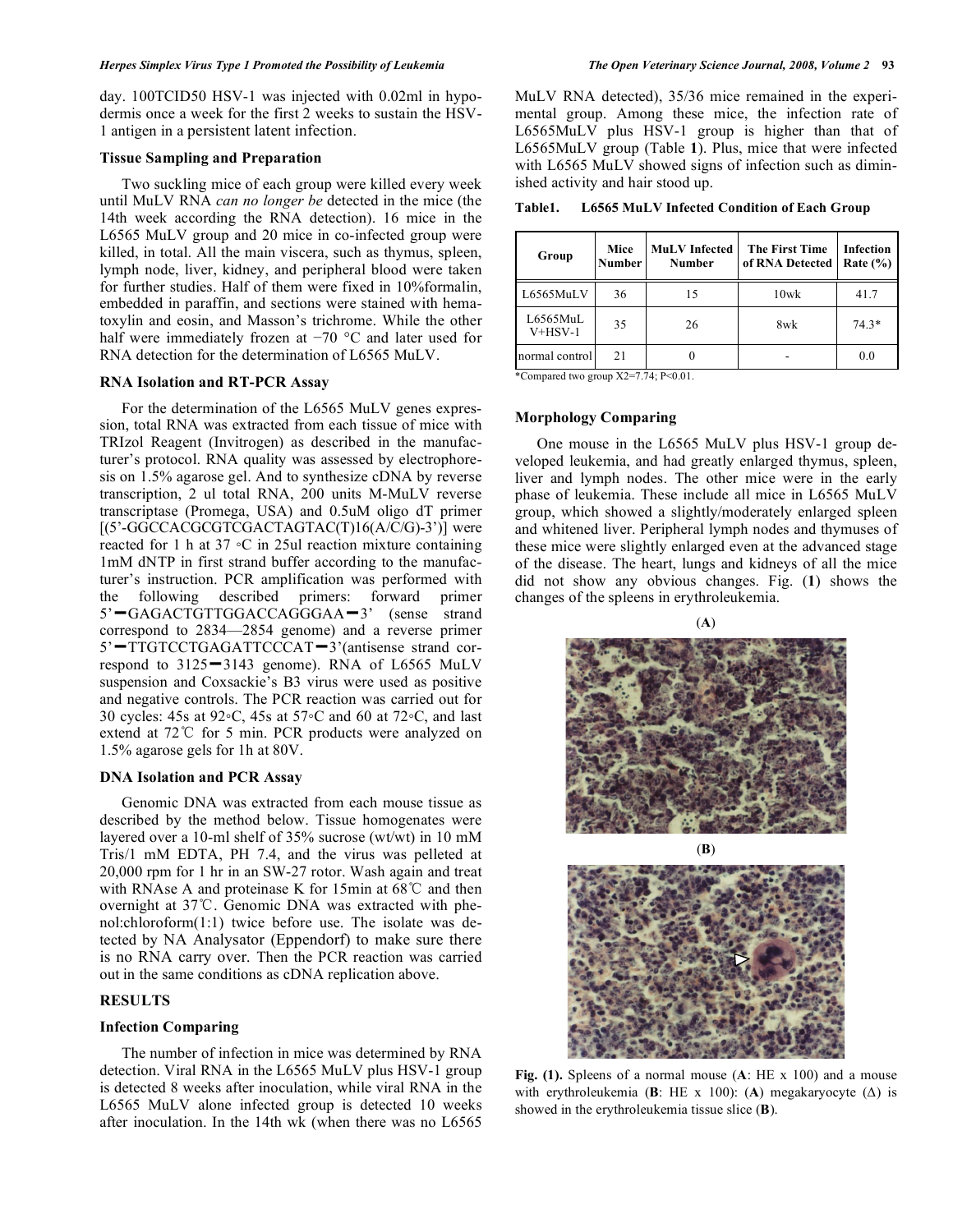#### **L6565 MuLV RNA and DNA Detection**

 In the L6565MuLV plus HSV-1 group, the L6565 MuLV RNA could be detected as early as 1st week after inoculation and as late as 14 weeks after inoculation. Viral RNA could be detected earlier in mice of the L6565MuLV plus HSV-1 group than in mice of the L6565 MuLV group. The data is shown in Table **2** and Fig. (**2**). Also, the amplification of RNA and DNA reveals the same amplification fragment (310bp), shown in Fig. (**3**).

**Table 2. The Earliest Time of Each Viscera L6565 MuLV RNA Detected (wk)** 

| <b>L6565 MuLV RNA</b>          | <b>Thymus</b> | <b>Spleen</b> | Peripheral<br><b>Blood</b> | <b>Others</b> |
|--------------------------------|---------------|---------------|----------------------------|---------------|
| L6565 MuLV group               |               |               |                            |               |
| L6565 MuLV plus<br>HSV-1 group |               |               |                            | 6             |
| Control group                  |               |               |                            |               |



**Fig. (2).** Detection of L6565 MuLV RNA in the viscera of L6565 MuLV infected mice by RT-PCR: 1. DNA marker; 2. DDW; 3. L6565 Lymphocytes leukemia cell RNA; 4. mouse spleen; 5. mouse lymphoid node; 6. peripheral blood; 7. CBV3.



**Fig. (3).** Comparison of mice RNA and DNA by PCR: 1. DNA marker; 2. L6565 Lymphocytes leukemia cell RNA; 3. L6565 Lymphocytes leukemia cell DNA; 4. peripheral blood DNA; 5. lymphoid node DNA; 6. spleen DNA.

# **DISCUSSION**

 The study reported here not only confirmed and expanded upon a previous study (Zheng *et al.* [6]), in which inoculation of L6565 MuLV was found to result in persistent retrovirus infection in kunming suckling mice, but also indicated that HSV-1 possess the ability to activate the pathogenicity of L6565 MuLV *in vivo* under the conditions used. Other studies have reported that HSV-1, HSV-2 and their DNA or TK-gene-containing cloned sequence all can activate C-type murine retrovirus *in vitro* [14-16]. Moreover, Liu etc. of our institute have proven that HSV-2 can activate L6565 MuLV [13]. All studies demonstrate that the ability to activate the pathophysiology of L6565 MuLV is a common property shared by all Herpesviruses.

# **Pathogenicity**

The L6565 Leukemia mice model was established by *Zheng BF etc.* in Department of Pathophysiology, Shanghai Medical University, in 1965 [6]. It is a utility model to study the etiopathogenesis and pathogenesis of leukemia induced by L6565 MLV. They defined L6565 MuLV as the pathogenic virus for the model, but yet to study the pathogenicity of the virus. We expanded the L6565 MuLV mice model by using L6565 lymphocyte leukemia cells and reported the pathogenicity of the virus [10].

 First, our results proved again that L6565 MuLV is a kind of Gammaretroviruses of Retroviridac homologous with Moloney MuLV. We designed a couple of primers based on the conservative nucleotide sequence of the Pol gene in the Moloney MuLV genome [17]. By RT-PCR, we successfully obtained the amplification fragment of L6565 MuLV RNA in both the leukemia cell lines and the tissues of infected mice.

 Second, there are two forms of L6565 MuLV that exist in leukemia cells and infected mice: L6565 MuLV RNA and integrated proviral DNA. The DNA isolated from L6565 MuLV infected mice was also detected by PCR in the same conditions as RNA amplification. Both show the same amplification fragment.

 Third, similar to Moloney MuLV, L6565 MuLV RNA was first detected in the thymus and spleen, then followed by peripheral blood, liver, kidney and other viscera. By molecular hybridization and PCR technique, previous research shows that MuLV RNA was first detected in bone marrow tissue, spleen and thymus [2, 3], and bone marrow multipotent stem cell is the target cell of murine leukemic virus infection [18]. Others reported that onc-genes in leukemic mice, such as cmyc and c-fos, are over-expressed [19] and viral nucleate inserts itself into a region near the cellular proto-oncogene [20]. So we propose that L6565MuLV may be infect lymphoid stem cells in thymus and spleen first, and then insert itself into a place near the cellular proto-oncogene in the form of proviral DNA. Consequently, this activates the expression of those onc-genes and turn lymphoid stem cells into leukemic cells. Once reaching a certain number, the leukemic cells flow with blood, encroach main viscera, and Leukemia appears.

#### **Activation by HSV-1**

 Our result demonstrates that the delitescence of the HSV-1 plus L6565 MuLV co-infected group (10 weeks) is earlier